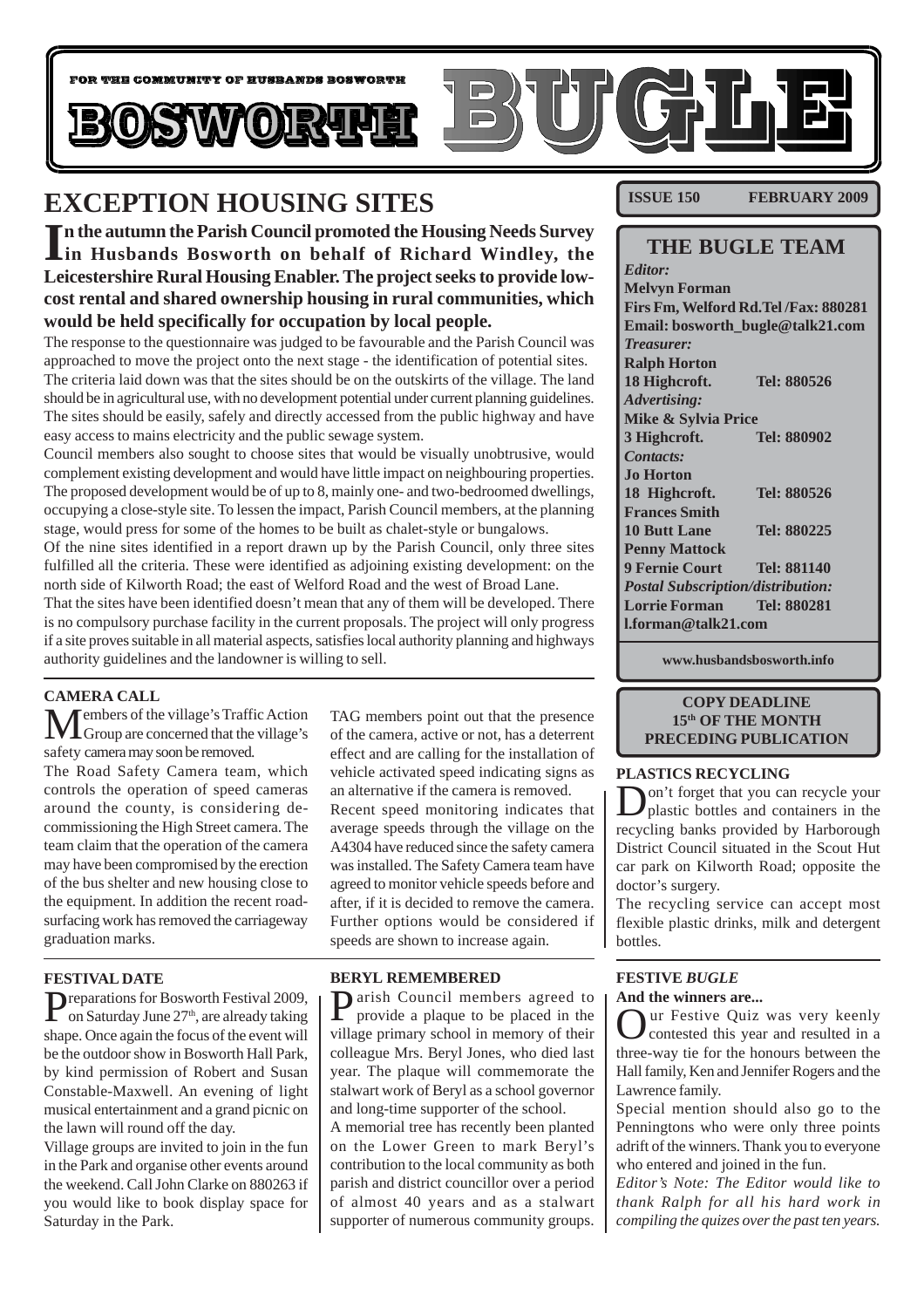### **POSTBAG**

#### *From Robert Constable-Maxwell, Bosworth Hall*

I thought *Bugle* readers might be interested to know about the recent activity (JCB digger etc.) which they may have seen on the grass verge between the back drive of Bosworth Hall and the first bend in the road (heading towards Harborough). You may recall that we planted a number of daffodil bulbs in that area 4 or 5 years ago that have not flourished. The problem is that area was, and remained, very wet, caused by water held on the surface of the old road, which followed the line of the trees - well to the side of the present road. The digger made a number of holes in the old road to break up its surface to allow drainage and also incorporated various drainage pipes to take water to the ditch immediately alongside the line of trees. We will have to wait a few months to see how successful the project has been and meanwhile trust that at least some of the more resilient daffodils will have survived this treatment and will provide us with some colour in the spring!

#### *From Jill Ribton, Hunters Close*

Please could I say a big thank you for all the cards, flowers and wonderful support I have received over the last few months from all the lovely people in Husbands Bosworth. They have certainly lifted my spirits. I am pleased to say that I am making progress.

#### *From Disgruntled of Fernie Court*

Dog fouling along Berridges Lane has increased dramatically recently. Please can everyone keep an eye out so that the culprit can be identified. Please notify the District Council dog warden on 828282 so that action can be taken.

## **LOCAL CRIME FILE**

**IF YOU HAVE INFORMATION ON ANY CRIMINAL ACTIVITY CALL MARKET HARBOROUGH POLICE on 0116 222 2222.**

**Countryside Watch Co-ordinator Henry Whatley Ext. 3875**

**Neighbourhood Watch Co-ordinator Marion Lewis 0116 2483871 NW Community Scheme No. 2123**

**Local Beat Team PC 1959 David Venables PC 500 Andy Smalley PCSO 6126 Tim Harwood PCSO 6636 Ray Wells Voicemail Service 0116 2485675**

**Rural & Countryside Liaison Officer PC 1010 Chris Hill**

**CRIMESTOPPERS FREEPHONE 0800 555111**

**Reports have been received of a female who is visiting elderly people in the area and claiming to be a home visitor from a local hospital.**

**The suspect is described as about 18 years of age, with long, dark, straight hair, a 'pinched' face and non-local accent. She was riding a bicycle and cycled off when challenged.**

**Enquiries with local hospitals have confirmed that they have nobody working for them who matches that description.**

**If you do have anyone suspicious calling at your home, please call the police immediately on 0116 222 2222.**

## **WATCH WORD**

*THE NEIGHBOURHOOD WATCH SCHEME WITHIN HUSBANDS BOSWORTH*

During the last few weeks there have been several dwelling burglaries in which the specific target for the thieves has been jewellery. Other valuable items such as flat screen TV's and PlayStations have been overlooked. As a result of these burglaries Harborough Local Policing Unit would like to offer the following advice to residents who have high value jewellery in their homes.

Harborough Police would urge all residents to review their jewellery security. Hiding such valuable items amongst clothing in drawers and wardrobes or under mattresses is simply not a secure option. Thieves know all the favourite hiding places. Consideration could be given to purchasing hidden safes or strong boxes, especially for high value portable items. For particularly high value pieces which you rarely wear you could also consider renting a strong box at your local high street bank. Be creative when deciding where to hide your valuables and try to think of hiding places that are out of the ordinary.

For further crime prevention advice don't hesitate to contact Henry Whatley at Market Harborough Police station by phoning 0116 222 2222 extension 3875, alternatively you can email: henry.whatley@leicestershire.pnn.police.uk .

#### **CRIME MAPPING LAUNCHED**

Residents now have access to the latest local crime information through a new interactive crime mapping website.

Accessible via the front page of Leicestershire Constabulary's website at www.leics.police.uk, the map allows you to see where crime has occured; make comparisons with other areas and learn how crime is being tackled by your neighbourhood policing team.

Using interactive mapping technology and Leicestershire Constabulary's crime data the maps show crime levels at ward, local policing and basic command unit levels. It enables you to determine crime trends compared to the same period last year. It also shows whether crime levels are above or below average compared with the rest of the Force area and nationally.

#### **POLICING PRIORITIES**

As key individuals within your own local communities it is accepted that you know more than most about the issues affecting the quality of life within your own area. As such you represent a wealth of information which local police are keen to tap into.

Could you spare a few minutes to phone, write or email your thoughts and comments? Let us know the policing issues directly affecting the local community that you would most like us to focus on during the next six months so that we can focus our resources where they are needed most.

Please tell us the three main priorities which you would like to see the police concentrating on. Ensure that any communication that you send includes your contact details (address, email or phone number etc.). *Contact details as above*.

**Cash, cards and car keys were taken in a night time break-in at a home in Bell Lane recently. The Doctor's Surgery was also raided, at about the same time, and the waiting room television was stolen.**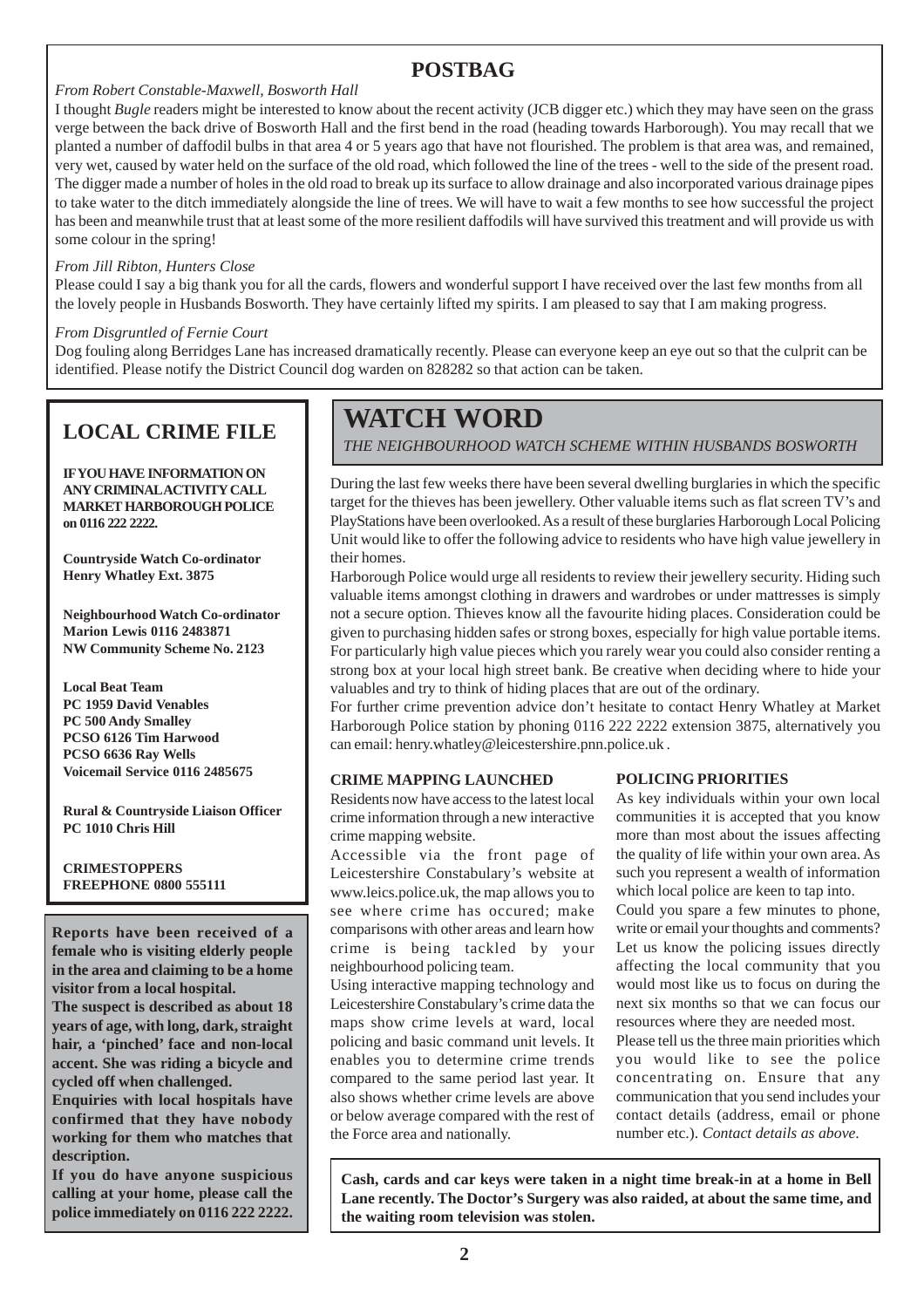## **BOSWORTH IN FOCUS**

*A ROUND-UP OF LOCAL NEWS*

#### **WIND TURBULENCE**

Campaigners opposing the proposed installation of a single wind turbine off Pincet Lane, North Kilworth are urging villagers and those living close to the site to voice their concerns. The turbine, rated at two megawatts, and over 90 metres tall, is planned as a farm diversification project on farmland at Sparrow Lodge Farm. The proposal has been opposed by a number of residents living on Pincet Lane and a campaigning group has been set up. Posters drawing attention to the turbine have been erected around the local area and the group has set up a dedicated website at www.nowindfarmhere.com.

Harborough planners are currently awaiting further information on an eleven turbine wind farm proposed for a site at nearby Swinford, which is being seen as a test-case for further developments in the area.

#### **CONGRATULATIONS...**

!**...to reiki practitioner, Nicole Franklin of Fernie Court, who recently won the top prize in Kirby & West Dairies' Christmas lottery. Nicole's favourite charity, Leicestershire Wildlife also benefited to the tune of £500!**

!**...also - to Marcia Roberts, daughter of Harry Sutton of Brook House, who was awarded the MBE in the New Year's Honours for services to diversity and the recruitment industry**

!**...also - to the** *Bugle* **- this is our 150th issue!**

### **LOCAL NEWS IN BRIEF**

! Avro Vulcan XH558 is now back at **Bruntingthorpe** for its winter maintenance programme. The project team have resumed guided tours of the hangar, giving everyone a chance to get up close to this icon of aviation history. The tours operate every Sunday from 10.30am to 3.00pm. A minimum donation of £5 per person is requested. To book a slot, or for more information please call 0116 2479942.

! Carriageway repair work is due to start in April on **Welford** High Street. The work will include resurfacing the road and relaying the footways through the length of the village. Additional safety features, which will slow down and restrict traffic flow and improve pedestrian safety on the narrow road, are being considered.

■ Broadview Energy, the promoters of the Low Spinney Windfarm, near **Ashby Magna**, are inviting interested parties to an open exhibition at Gilmorton Village Hall on Tuesday, February 3rd from 4.00pm to 8.00pm.

#### **TREE SPARED**

Plans to fell two trees in the village Conservation Area have been put on hold whilst Harborough planners seek further information from Leicestershire County Council forestry officers.

The applicants claim that the trees, two pines situated on private property adjacent to Berridges Lane, are causing a nuisance by blocking storm-water gullies with leaf debris and pose a hazard to nearby properties.

However, opponents of the proposals fear that the loss of the trees, which they consider are prominent features of the village scene, will adversely affect the character of the area. Now, local residents are calling for officers to formally protect the trees by applying full Tree Preservation Order status on them.

#### **BEGLEY'S YARD**

Residents living on Church Lane are concerned that the proposed development of the builder's yard will add to traffic chaos in the area. Objectors to the scheme point out that car parking in the lane is already a problem, with most homes not having offroad parking spaces.

Inadequate parking allocation on the planned development, leading to on-street parking and traffic access concentrated on one entrance, are likely to add to the problems. Residents are also concerned that the Highways Authority has not raised any objections to the proposals.

For the time being the application has stalled. Problems with Section 106 contributions sought by the District Council from the developers have halted the application at the planning stage.

**THE BELL ROCKS... The Bell Inn will be hosting a gig by local 50s - 60s Rock and Soul band,** *EVIL CHIMP***, on Saturday, January 31st.**

#### **SHORT MAT BOWLS CLUB**

Are you interested in joining our club? We play on Monday afternoons in the Village Hall from 2.30pm to 4.30pm. We have no annual subscription - you just pay as you play £1.50 per session, including tea/coffee and biscuits.

We are VERY informal and friendly. Just come to the Village Hall on a Monday afternoon if interested or contact Frank or Margaret Thorp on 880003.

#### **LANE CLOSURES**

Residents living on Butt Lane are concerned that vehicles parked inconsiderately and obstructing the highway may prevent emergency vehicles getting through if they need to.

In one incident before Christmas a fuel delivery tanker was unable to reach the upper end of Butt Lane because cars parked lower down the road were blocking the access.

Drivers parking on Butt Lane are reminded that it is an offence to obstruct the highway and the local police have been asked to monitor the situation.

Nuisance parkers are warned that if the problem isn't resolved by more sensible actions, parking restrictions on parts of the road could be sought.

#### **LITTER PICK**

The village litter pick will take place on Sunday, March 15<sup>th</sup>, starting from the Village Hall car park at 2.00pm.

Last year a stalwart gang of village Wombles collected over two tonnes of rubbish from around the village and its approach roads during the two hours, rounding off the afternoon with a cuppa, a piece of cake and a chin-wag in the Village Hall.

If you would like to help keep Bosworth tidy come along. If you would like to help with refreshments or in any other way please call Sue Hicks 880273 or Pat Heighton 880332. Long handled pickers and hi-viz tabbards will be available.

#### **LIFE'S LIKE THAT...**

**Just too late for the Christmas issue of the** *Bugle***, Peter Jones sent in a list of tongue-in-cheek hints on how to survive the festive season. The list summed up the 'live life to the full and dash the consequences' ethos.**

**The author summed up life thus:**

*"Life should NOT be a journey with the intention of arriving at the grave in an attractive and well-preserved condition. Rather, you should skid in sideways, bar of chocolate in one hand, body thoroughly used up, totally worn out, and screaming "WOO HOO, what a ride!"*

*VILLAGE HALL BOOKINGS Sue Dhillon 881251 CHURCH HALL BOOKINGS Janice Staples 880668 SPORTS PAVILION ENQUIRIES Audrey Marlow 880316*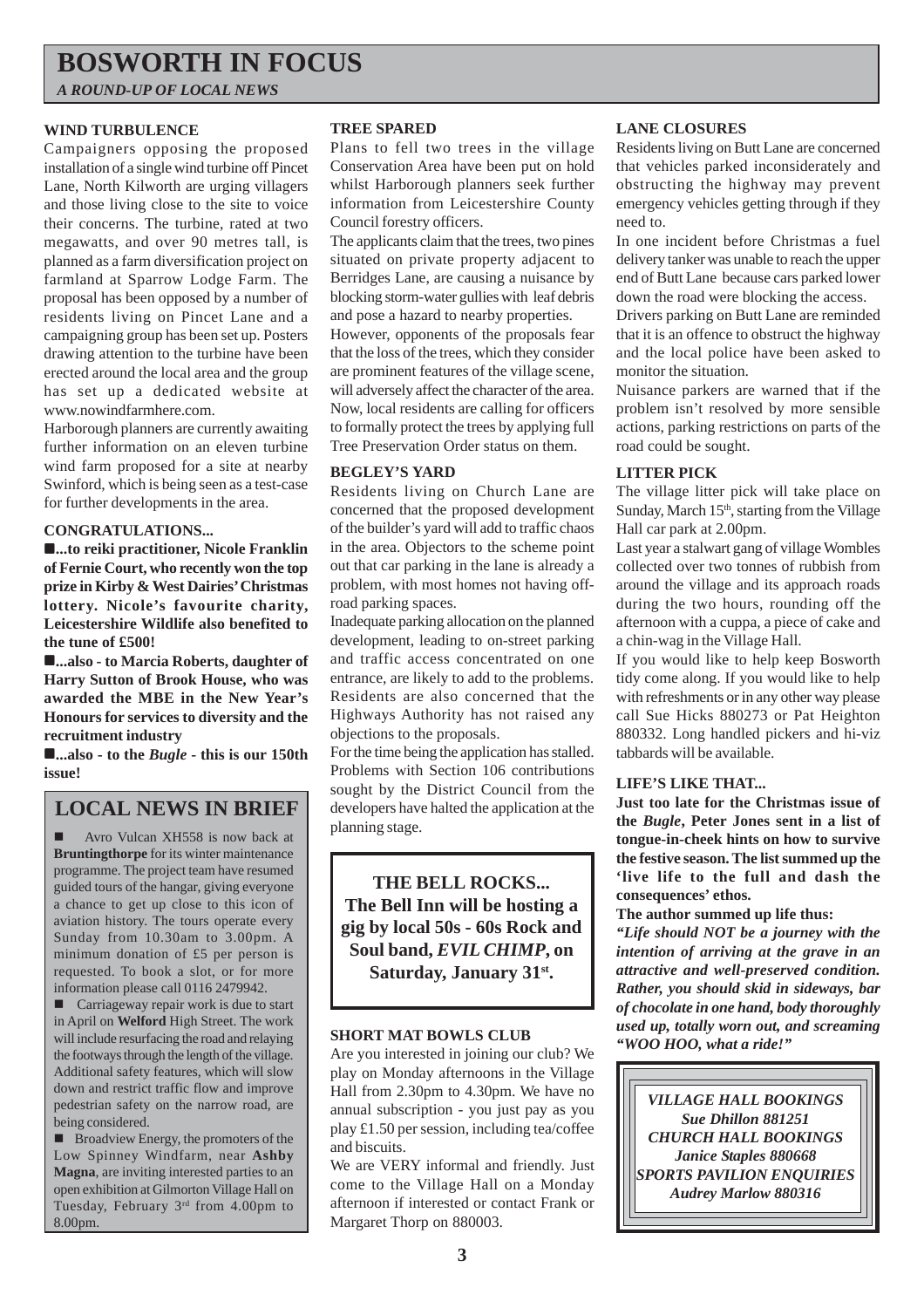### **SCHOOL REPORT** *HUSBANDS BOSWORTH C. of E. PRIMARY SCHOOL*

#### **SCHOOL IN WAITING**

January has seen a time of change for us at school. Another period of transition as we wait to appoint another new Head, hopefully to start at Bosworth after the summer holidays. We have had 8 new children start with us after the Christmas break which takes our number to 74 - moving upwards!

On a lighter note we are indeed a school in waiting. We eagerly await the erection of our new mobile classroom with all its mod cons. Finally, after nearly four decades, the building that sadly purports to be a classroom is going! When it arrived all those years ago it was reckoned to be second-hand then. It will be fantastic to have a new one with the facilities to deliver an early-year's curriculum as it should be done.

If you mourn the loss of the old mobile, be it as a past pupil or member of staff, then let us know your contact details and we will be sure to invite you to the official opening of the new building. To our neighbours we apologise in advance for any inconvenience caused by the work, which is expected to take between 4-6 weeks, commencing on February 2<sup>nd</sup>.

**From September 2009 we are to become a common one-term intake school, which means there will be no January intake - all rising 5's entering school in September. If you have a child approaching school age please make sure their name is on our forward roll and you have applied to County Hall for a place. Please contact the school for details. Who could resist us with such good facilities?**

#### **SHARING SUCCESS**

Do we have a budding poet laureate in our midst? In November our Reception Class children entered a national poetry competition. All the children's work was judged to be outstanding and has been included in a book which is to be published in March.

The budding poets are:<br>Oliver Scott A

Amy Rowley Owen Sanderson Rebecca Daniels Charlie Dean Benjamin Poole Oliver Dove Well done everybody!

*Yvonne Durrant (Acting Headteacher)*

#### **FOBS BAG2 SCHOOL COLLECTION**

The November Bag2School Collection achieved a record total…1040kg (164 stone) which is a fantastic result!

FOBS Committee would like to thank everyone who took the time to sort out clothing, bedding, soft toys, etc. and those who assisted with collection and storage.

A cheque for £312 is due to be received and this will be used to contribute towards new projects planned within the school.

Further collections are planned for 2009, details to follow. So start sorting out those wardrobes. Thank you once again.

**For more further information please contact either Kenny Anderson (Chair) 880705 or Steve Blake (Treasurer) 881045**

**BYGONE BOSWORTH**

*The Historical Society's Periodical Journal*

We've had a couple of e-mails recently from ex-Bosworthians (... now in exile!) John Clark, now living in New Zealand, who was billeted at the Wheatsheaf in Bosworth during World War II was interested in a recent TV programme about wartime evacuee reunions hosted by Michael Aspell, which is presently being broadcast in New Zealand. Were any Husbands Bosworth evacuees involved he wonders?

Andrew Osinski was born in 1950 at the Polish Displaced Persons Camp, which was set up after the war on Husbands Bosworth aerodrome. He wonders if anyone has any photographs or information about the Polish Camp. Andrew lived with his family at the camp until 1956 when they emigrated to a new life in America. Contact Andrew at: pulsefire@aol.com

From information held in the Historical Society archive it is thought that the Polish Camp was dismantled about 1958, although hut bases and the remains of the camp drainage systems can still be seen in the pastureland on Sulby Hall Farm. The WWII RAF Recreation Hall, which was later used as the Polish Community Chapel, still stands and is used as stables.

## NORTH KILWORTH WHARF BOAT SERVICES

Station Road, North Kilworth Lutterworth LE17 6JB *Stockists of Calorgas, household fuels & red diesel Local delivery Dayboat hire*

Call John & Jane Pugh Tel: 01858 881723 Mobile: 07967 087290

TO ADVERTISE HERE COSTS JUST £7 PER MONTH THE *BUGLE* IS DELIVERED FREE TO EVERY HOUSEHOLD IN THE PARISH AND REACHES PLACES OTHER PUBLICATIONS CAN'T REACH! Call Mike or Sylvia on 880902 or email: hiprice@btinternet.com

*From Tricia Day, School Governor*

**During a recent governor's meeting at Husbands Bosworth Primary School the problem of parking and traffic along School Lane was raised.**

**Could we remind residents that the children have to walk along the lane several times a day to and from the mobile classroom. Parking on the pavement causes problems for children and staff and we cannot allow the children to walk in the road. Residents are reminded that it is an offence to park on the pavement. Also could we please ask that residents drive slowly and safely at times when children and parents are travelling to and from school.**

**During the recent icy weather the road and pavement were very slippery making traffic movements even more dangerous. We would also ask that parents and carers taking children to and from school DO NOT PARK in School Lane and do not drive along the lane to the mobile. There is parking available for those who NEED to drive children to and from school.**

**We appreciate that the majority of residents and parents are considerate but the children's safety is paramount - so please drive and park safely.**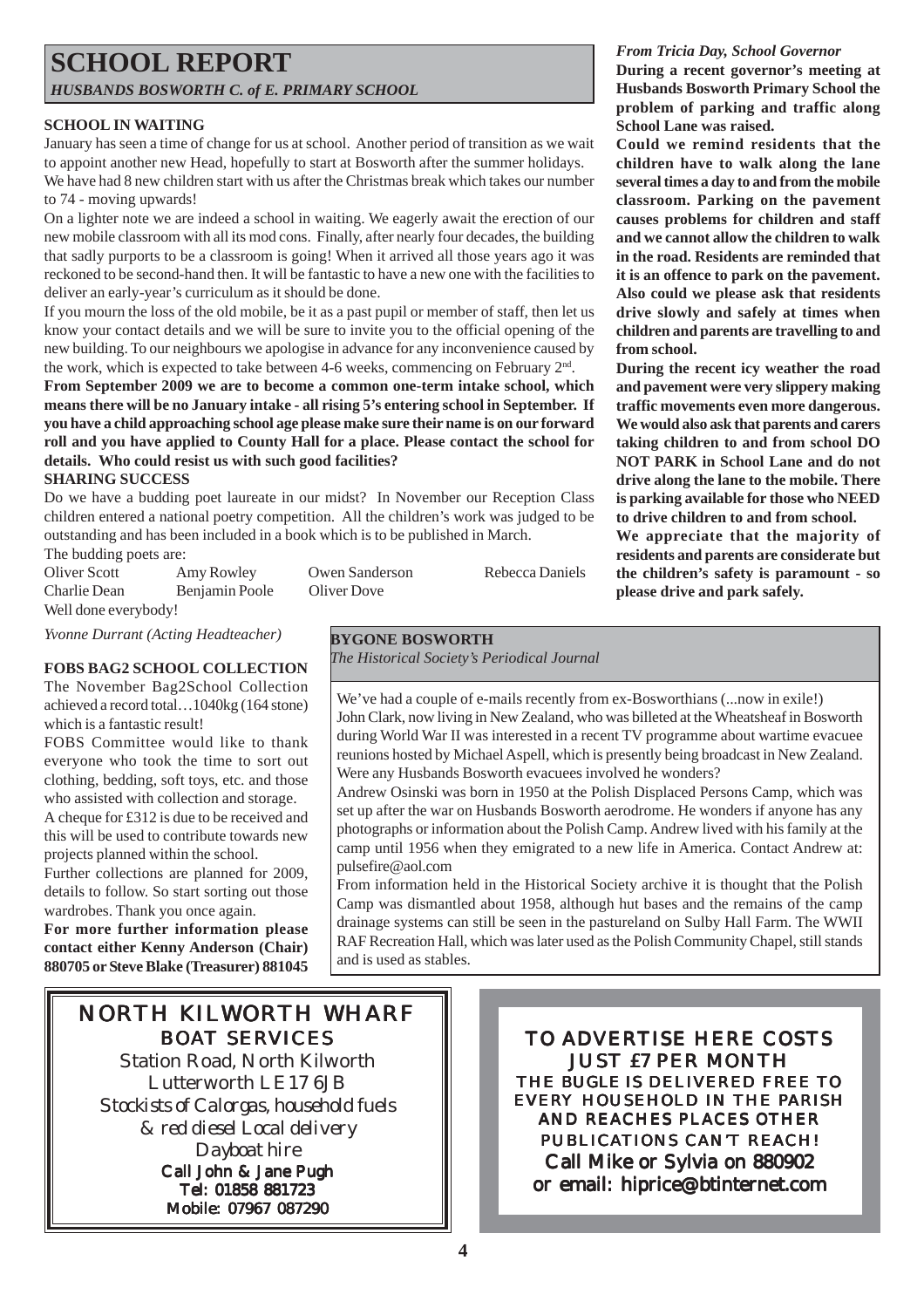#### **ACTIVITY GROUPS 2009**

| <b>All Saints Parochial Church Council</b> |                                  |
|--------------------------------------------|----------------------------------|
|                                            | Contact: Peter Jones 880741      |
| <b>Art Workshop</b>                        |                                  |
|                                            | Contact: Ann Saxton 880971       |
| <b>Badminton Club</b>                      |                                  |
|                                            | Contact: Lorrie Forman 880281    |
| <b>Bosworth Belles</b>                     |                                  |
|                                            | Contact: Debbie Oliver 465434    |
| <b>Conservative Association</b>            |                                  |
| Contact:                                   | Robert Maxwell 880361            |
| <b>Craft Group</b>                         |                                  |
| Contact:                                   | Tricia Day 880748                |
| <b>Handbell Ringers</b>                    |                                  |
| Contact:                                   | David Staples 880668             |
| <b>Historical Society</b>                  |                                  |
|                                            | Contact: Isobel Pepperill 880081 |
| <b>1st Kilworth Scouts/Beaver unit</b>     |                                  |
|                                            | Contact: Andrew Lambert 880922   |
| <b>Playing Field Committee</b>             |                                  |
| Contact:                                   | Jennifer Rogers 880401           |
| <b>Royal British Legion</b>                |                                  |
| Contact:<br>an di Kabupatén B              | Robert Maxwell 880361            |
| <b>Short Mat Bowls</b>                     |                                  |
| Contact:                                   | Frank Thorp 880003               |
| <b>Tennis Club</b>                         |                                  |
|                                            | Contact: Jennifer Rogers 880401  |
| <b>Tower Bell Ringers</b>                  |                                  |
| Contact:                                   | Geoff Armitage 880066            |

#### **FUNDS AND FIGURES PROJECT**

Are you a member of a voluntary group, community group or a charity seeking funding? If so there is a training session, which may point you in the right direction taking place in Husbands Bosworth on Wednesday March 4<sup>th</sup>.

The session is called *'Finding and Managing Funds'* and includes the following:

- •Getting 'Fit-for-Funding'
- •Fundraising Strategy

•The Role of the Treasurer

•Communication of Financial Information

•What Funders are Looking For

•Finding and Managing Funds

The session starts at 7.00pm and lasts about 2 hours. It is taking place in the Village Hall and there is a £10 fee per person towards costs. In addition to the training aimed at small village groups we are offering a daytime training session in Lutterworth in September. We also publish a monthly bulletin called the *'Funds and Figures Alert'* which provides information about the latest sources of funds and grants: who they are for, how much they are for and how to apply plus contact details and deadlines. A limited number of one-toone advice sessions are also available at a venue convenient for you. Please contact Claire Yearby or Christine Barrett from the Funds and Figures project: 01858 439264 or e:mail cbarrett@vasl.org.uk or cyearby@vasl.org.uk if you are interested in any of the above services.

## **ACTIVITY GROUPS**

#### **VILLAGE HALL QUIZ**

Get your thinking caps on and dust off those little grey cells because it's Village Hall Quiz time again! This year the valiant *Bosworth Bugle* team, winners of last year's fiercely fought contest, are setting the questions. Anyone who has studied the Festive *Bugle* Quiz over the years will have a hint of what to expect!

The format is the same as usual, with tables of four contestants. Teams are invited from the village activity groups, businesses, families and friends. Table space is restricted so please book your table as soon as possible. Entry is £2 per person, to include the famous *Bugle* nibbles. Bring your own bottle as we have run out of the Icelandic claret. All proceeds from the night will go towards Village Hall funds.

For more details or to book a table please call Ralph on 880526 or email: ralphhorton01@tiscali.co.uk

#### **CRAFT GROUP**

The Craft Group now meets on the second Wednesday of each month in the Committee Room of the Village Hall.

Meetings are friendly and informal and there is no joining fee, just a £2 per session charge to cover the hall and refreshment costs.

Meet like-minded 'crafty folk', bounce ideas about, pick up tips in a relaxed atmosphere away from the bustle of home life. The scope of your endeavours is limited only to your craft being portable and sociable!

The next meeting of the group is on Wednesday, February 11<sup>th</sup>, 7.30pm to 9.30pm. For more information please call Tricia Day 880748.

#### **VILLAGE LUNCHEON**

The proceeds of the raffle held at the Christmas Luncheon came to £120, which has been forwarded to LOROS. Thanks go to all who generously donated prizes and those who bought the tickets.

The next Luncheon Club meeting will be on Thursday, February 26<sup>th</sup> at Kilworth Springs Golf Club. Diners are asked to meet in the bar at 12.30pm.

Meetings are open to anyone living locally, especially those living alone or retired. Help can be arranged for those having difficulty getting to the venue.

Call Janice on 880668 to book your place or for more details.

*BUGLE* **CRACKER... What is a specimen? An Italian astronaut...**

#### **HISTORICAL SOCIETY**

The next meeting of the Historical Society will be on Wednesday, February 4<sup>th</sup> at 7.30pm when John Hinks, project coordinator of Leicester University's Urban History project, will talk about printing and the book trade in Leicester.

#### **HORTICULTURAL SHOW**

This year's Horticultural and Produce Show will be on Sunday, August  $30<sup>th</sup>$ . There will be more details and further information on classes in the April *Bugle*. Any queries or offers of help please contact Eleanor Murphy on 880476.

#### **STRICTLY BOSWORTH**

There will be a Strictly Black & White Ball in the Village Hall on Saturday, March 14th. Tickets are £25 per person to include supper and entertainment. Tickets are now available from Sue Dhillon. Call 881251. Proceeds towards Village Hall funds.

#### **BOSWORTH BELLES**

The next meeting of the Bosworth Belles will be on Wednesday, February  $25<sup>th</sup>$  when the group will be 'Cooking in Kilworth', at a private venue in South Kilworth.

The evening will include a cookery demonstration and 3-course meal, all for £15 per person. Spaces are strictly limited and booking is required in advance. So please call Sally on 571074 to book or to check availability.

#### **WEATHERWATCH 2008 Rainfall total: 2008 958.5mm (38.3")** *2007 919mm (36.7")* **Driest Month: 2008 February 36.5mm (1.5")** *2007 April 4.75mm (0.2")* **Wettest Month: 2008 January 120mm (4.8")** *2007 June 157mm (6.3")* **Wettest Day 2008 Mar 15th & Sept 1st 28mm (1.2")** *2007 June 16th 40mm (1.5")* **Snowfall: 2008 100mm (4")** *2007 190mm (7.25") 2006 100mm (4") 2005 190mm (7.25") 2004 170mm (6.5")* **Temperature Variations 2008: Highest:** 34°C July 30<sup>th</sup> Lowest: -7°C February 16<sup>th</sup>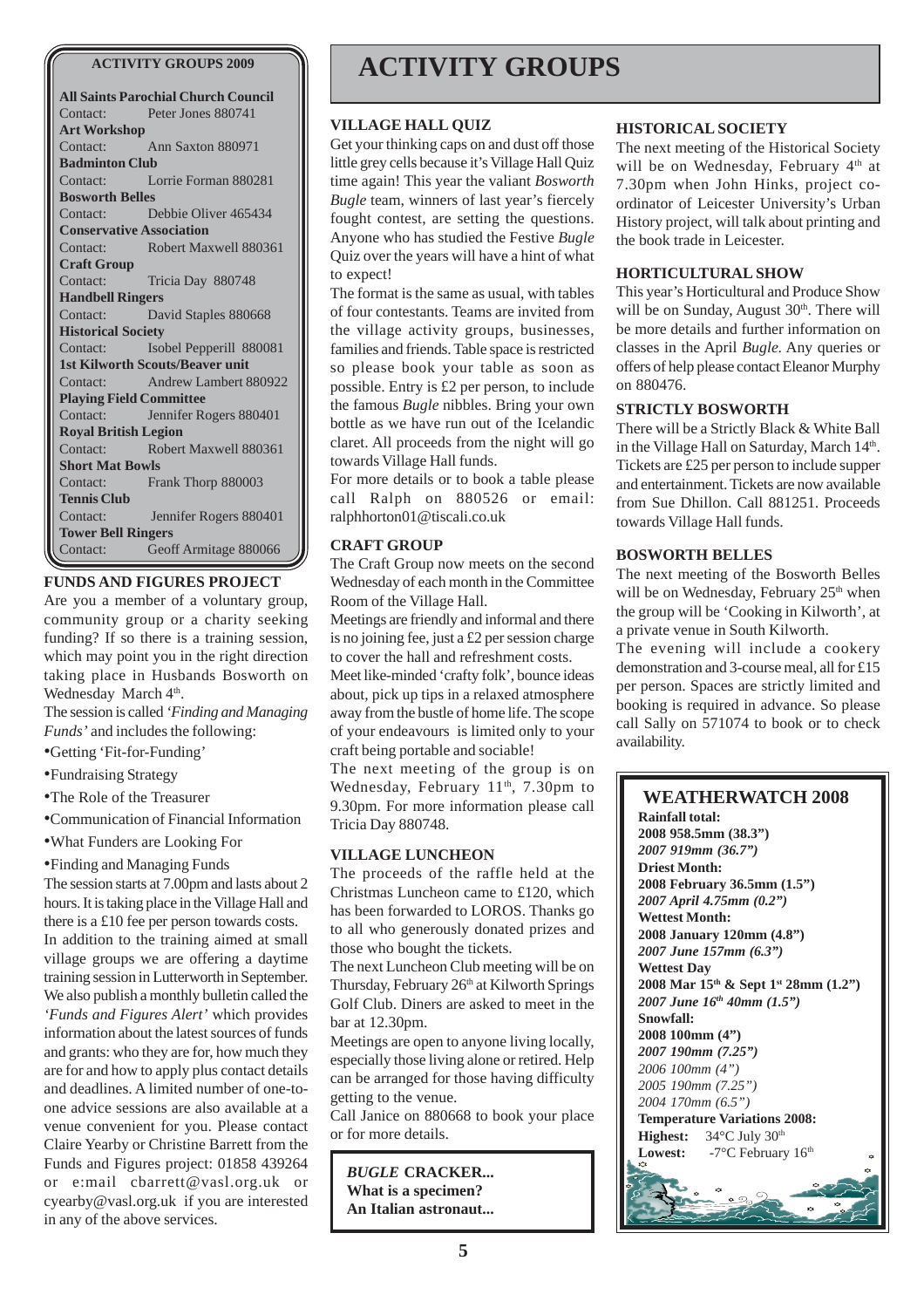## **PARISH COUNCIL NEWS**

**The next meeting of the Parish Council will be on Tuesday, February 3rd at 7.30pm in the Committee Room of the Village Hall.**

**All meetings of the Parish Council are open to the public - visitors will normally be invited to discuss their business before the formal proceedings commence.**

**Please contact the Parish Clerk on 880910 if you have any concerns regarding Parish Council or community matters.**

#### **CONTROL YOUR ENERGY AND SAVE THE PENNIES...**

Gripped by one of the coldest winters we have experienced since the early 1990's, the cost of keeping your home warm is a concern to many people.

The Environmental Action Team from Leicestershire County Council has joined forces with the County Libraries Service to find a way to help householders conserve energy. To encourage lower household energy bills, a new scheme has been set up to help you to be more in control of the amount of energy you use in the house, and reducing your carbon footprint.

Visit your local library to take advantage of a free one-week loan of a wireless energy monitor. By using this device, energy bills can be considerably reduced by taking simple steps to improve energy efficiency in the home, and save up to £340 per year.

For further information about the energy monitors and how to use them, please click onto http://www.leics.gov.uk//familychallengemonitors

The energy monitors come with an instruction booklet, are easy to install, simple to use and help to reduce the amount of energy you use.

A monitor, which is attached to the main electricity supply cable, shows how much energy is being used at any time. By switching off electrical devices and leaving just one running, the monitor shows how much energy is required to power that particular device either when on or on stand-by.

It is estimated that householders in Leicestershire waste over £13 million by leaving appliances on stand-by. The average household in the UK spends around £1,300 per year on energy, which is set to increase even more with sharply rising energy prices. For example, a PlayStation 3 left in idle mode uses the equivalent of three 60-watt bulbs; and could add £164 a year on to electricity bills.

Julian Bird, from Tilton-on-the-Hill who has recently borrowed an Energy Monitor through the loan scheme has discovered he could save up to 5% energy per year just by switching his laptop off stand-by. He has now also switched over to energy-saving lightbulbs, is switching off lights when leaving a room and turning the room thermostat down in a bid to save energy and save money. He has estimated he will be able to make a 17% reduction in his energy bill over the next 12 months.

72% of consumers said they would reduce their energy consumption if they knew how much they were using, according to TNS / Future Foundation research. http://www.leics.gov.uk//familychallengemonitors

For further information: contact Hetal Patel, Sustainable Development Officer, Tel.

0116 305 7068 or email hapatel@leics.gov.uk

## KILTECH DECORATORS Husbands Bosworth

Domestic & Commercial Decorators

### Tel: 07977 889156 01858 881001

Free Quotations Decorating since 1966

#### **LOCAL OFFICERS**

#### **Husbands Bosworth Parish Council: Councillors**

Patricia Day 880748 (Chair) William Fletcher 880910 Melvyn Forman 880281 Geoffrey Armitage 880066 Heather O'Connor 880165 Susan Fisher 880026

#### **Parish Clerk**

Jackie Fletcher, 13 School Lane, H.B. LE17 6JU Tel: 880910

#### **District Councillor**

Brian Smith 10 Butt Lane, H.B. LE17 6LN Tel: 880021 Email: b.smith@harborough.gov.uk

#### **County Councillor**

Graham Hart Lilac Cottasge Wiiloughby Waterleys Leicester LE8 6UF Tel: 0116 2478600 Email: ghart@leics.gov.uk

#### **RESEARCHING YOUR FAMILY HISTORY**

Many people have recently started tracing their family history, enthused by the BBC's popular *'Who do you think you are?'* TV programme. For anyone new to family history and who doesn't know where to start, there will be a workshop for beginners called *'An Introduction to Family History'* on Thursday, February  $12<sup>th</sup>$  at  $10.00$ am until 12.00noon at the County Records Office, Long Street, Wigston. The cost for this is £10 and it is advisable to book because places are limited. For further information or to book your place, please contact Mrs. Pat Grundy at the Record Office on 0116 2571080 or email : recordoffice@leics.gov.uk.

# Town & County Transfers

Private hire taxi and courier service Local and long distance taxi service Days out, nights out - up to  $6$  passengers

Ring Sam Moreton 01858 880545 or 07546 218637

П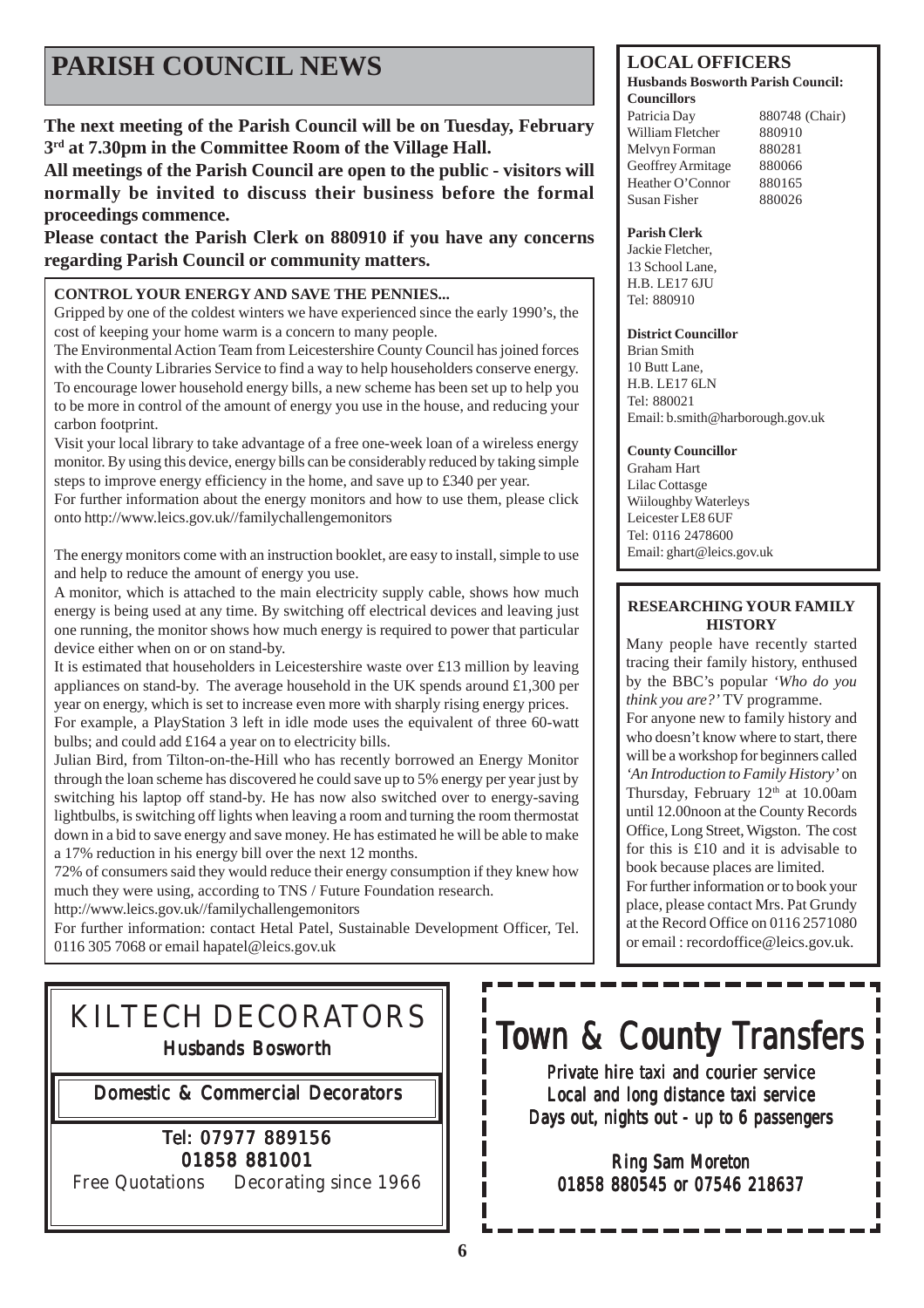#### **TRADE DIRECTORY 2009**

**G D Armitage Clock & Belfry Work** New installation, maintenance & repair Contact: Geoff Armitage 880066 **Begley Plumbing & Heating** Plumbing & heating engineer. Contact: Frank Begley 880541 **Gordon Begley** Building & roofing contractor. Contact: Gordon Begley 880028 **Begley's Windows & Conservatories** Bespoke joinery contractors Contact: Robert Begley 880671 **Gary Bennett Painter & Decorator** Contact: Gary Bennett 880285 **Croft Farm Bed & Breakfast** Contact: Jane Smith 880679 **Diane Hall** Beauty therapist, facials, pedicures, manicures & waxing. Contact: Diane Hall 880567 **Joseph Morris Butchers** High class family butchers Contact: David Morris 575210 **Languard Ltd.** Weed control, fumigation and thermal insulation. Contact: Will Kay 880898 **Mike Price Heating Engineer** Oil-fired boiler servicing & repair Contact: Mike Price 880902 **Paul Bolton School of Motoring** Expert driving instruction Contact: Paul Bolton 880115 **Petfriends** Pet and homecare whilst you are away Contact: Natasha Blunt 880183 **Wharf House Kennels** Kennel services Contact: 880905 **Woodpecker Tree Surgery** All aspects of tree surgery undertaken Contact: Chris Wright 880183

**TO ADVERTISE HERE Email Mike at: hiprice@btinternet.com or phone 880902**

## **CHURCH NEWS**

#### **COMMUNITY CHURCH HALL PLANS**

All Saints Church members are hosting an open evening on Wednesday, February 11<sup>th</sup> to discuss plans for the development of the Church Community Hall and church. The meeting will be at 7.30pm in the Church Community Hall. Light refreshments will be available. Please RSVP Revd Alison Hampton on 880351 or e-mail: gladthatilive@hotmail.com or Peter Jones on 880741 e-mail :paj@uwclub.net

#### Parish Notices

**Glenys Brooks** Kilworth Road Died December 18th 2008 Aged 61 years **Aubrey Barker** formerly of Adnitt House Died January 16th 2009 Aged 95 years *R.I.P.*

#### **ALL SAINTS FLOWER ROTA Altar:**

*February 1,8 - Marion Timms February 15, 22 - Pat Heighton* **Children's Corner:** *February 1,8 - Volunteer needed! February 15, 22 - Volunteer needed!*

**Call Penny Mattock on 881140 if you would like to join the Flower Rota.**

## **METHODIST CHURCH**

**Coffee Morning** Wednesday, February 18th 10.00am-12.00noon at the home of Lloyd Jones, 12 Butt Lane. Visitors always welcome.

н

### #CHURCH SERVICES #

### **All Saints Parish Church**

#### **FEBRUARY**

- **1 6.30pm Evensong**
- **8 8.30am Holy Communion**
- **15 10.30am Benefice Service at Shearsby**
- **22 10.30am Family Communion**

*Short Communion every Wed. at 9.15am*

**Churchwardens: Peter Jones 880741 James Avery 880164 Vicar:**

**Rev. Alison Hampton 880351**

### **Methodist Church**

- **1 Join with All Saints**
- **8 Mrs J Moore**
- **15 Mr. J Pearse**
- **22 Rev. B Kennard (Communion)**

**Services every Sunday 6.30pm. All Welcome**

**Contacts: Rev. Brian Kennard 462889 Senior Church Steward: Mr. A Lloyd Jones 880343**

## **St Mary's Roman Catholic Church**

**Services every Sunday 8.30am.**

**Contact: Robert Constable-Maxwell 880361 Father Owen O'Neil 462359**

-----**PETFRIENDS** *Pet & Home Care*

PetFriends provides clients' dogs, cats and other pets the loving care that H they need while you are away, right in your own home! Your pets will stay in their own secure, familiar environment and follow their customary routine and diet. **A local veterinary nurse will look after your pets and home while you are away.** Pets fed, watered and excercised. Medication administered, plants watered. Fully insured - references available **For more information please contact Natasha Blunt VN 01858 880183 07739 467284**

---------

# The Bell Inn

Husbands Bosworth *Tel: 01858 880246*

*Your host Vanessa*

*Food served every lunchtime & evening Children's menu available Outside bars & functions catered for Order the famous Bell Inn Take-Away 7 nights a week Still serving the best beers! IPA, Spitfire & Bombardier on tap SPECIAL OFFER! Now serving 2 for 1 meals. Call in for details.*